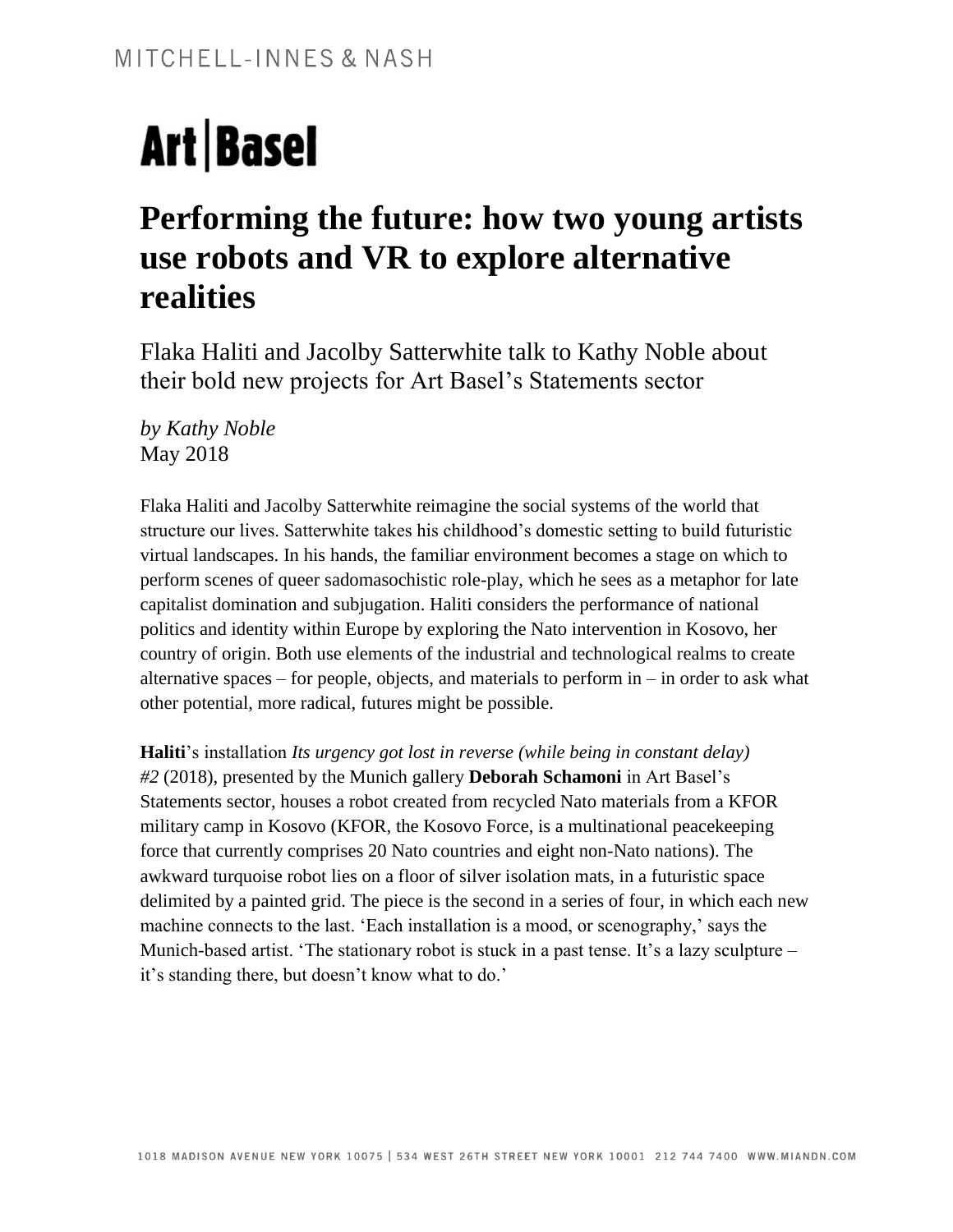

Flaka Haliti, Here – Or Rather There, Is Over There (installation view), Kunsthaus Hamburg 2018. Courtesy of the artist, Deborah Schamoni, Munich, and LambdaLambdaLambda, Pristina. Photo by: Michael Pfisterer.

This feeling of apathy holds particular significance for Haliti, who talks about 'the nightmare of being stuck in constant delay'. The artist refers to the ongoing presence of Nato in Kosovo as a form of neocolonialism: Nato escalated the conflict in 1999 by bombing Yugoslavia, and nearly 20 years later, it is still present in the country. 'I wanted to subvert this situation,' she says. 'The robot is waiting for orders, stuck in time.' The robot here echoes retired soldiers who, although no longer active, are marked by their military past – waiting for orders that never materialize.

Haliti was born in 1982 in what was then Yugoslavia. She studied art at the University of Pristina and at the Städelschule in Frankfurt before representing Kosovo in the Venice Biennale in 2015. Kosovo's history is also very much her own. When she began researching Nato's presence, Haliti stumbled upon two markets in Pristina that sold materials from a former Nato camp. At the time, she was reading sociologist Avery Gordon's theories of hauntology, in which she states that everything is haunted by the specter of something. 'These markets are huge. If you don't know the context, you wouldn't realize that the objects come from a Nato military camp,' says Haliti. 'They look like random, secondhand objects. At that moment, Gordon's concept of everything being haunted struck me heavily – these objects are obviously haunted by their history. [Cultural theorist] José Esteban Muñoz also speaks of the future potentiality of places, or objects, that are present but do not exist in the present tense. The Nato objects are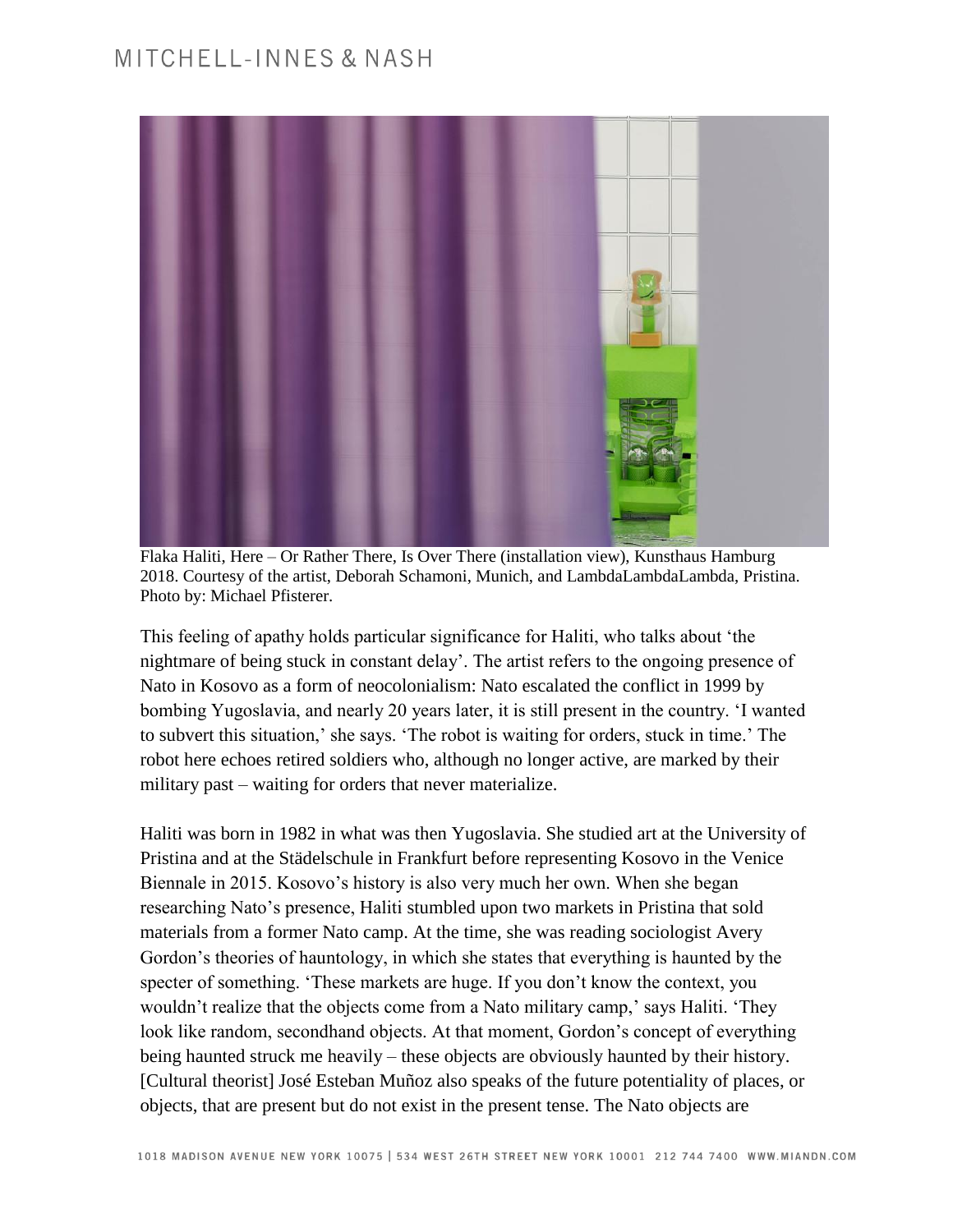## MITCHELL-INNES & NASH

present, but they don't exist in a present tense, so how do you make these objects exist in the present tense?'



Flaka Haliti, iIts urgency got lost in reverse (while being in constant delay), (detail), 2017. Courtesy of the artist and LambdaLambdaLambda, Pristina. Photo by: Majlinda Hoxha

Haliti's installation's title *Its urgency got lost in reverse (while being in constant delay) #2* speaks to the haunted object, to the object lost in time, and to the materials that form the robot, that now have no purpose. By repurposing these objects, Haliti offers them a potential new future, determined by the artwork's locations, and the desires the audience projects onto it. The humanoid machine is a character on a stage, lying in this faux digital space, as if waiting to be activated, to live its new life. 'With Kosovo, with Nato, with the United Nations, or the European Union, we are in a moment when we are all trying to understand what the future might be,' says Haliti. 'Through art, we can try to understand this potential future,' she adds.'It's not there yet, but it's in a process of becoming.' Haliti's robot offers a vessel with which to reconsider history and to imagine the future.

Similarly, Satterwhite's virtual spaces are stages for performances rooted in the past to offer alternative futures. In these, joyful catharsis and repetitive movements mingle to play out narratives of contemporary capitalism, seen through the lens of queer subjectivity. The New York-based artist's installation *Avenue B* (2018) features virtual reality, 3D-printed sculptures, ephemera, drawing, and wallpaper. It is the second installment in a new body of work, the first of which is entitled *Blessed Avenue* (2018).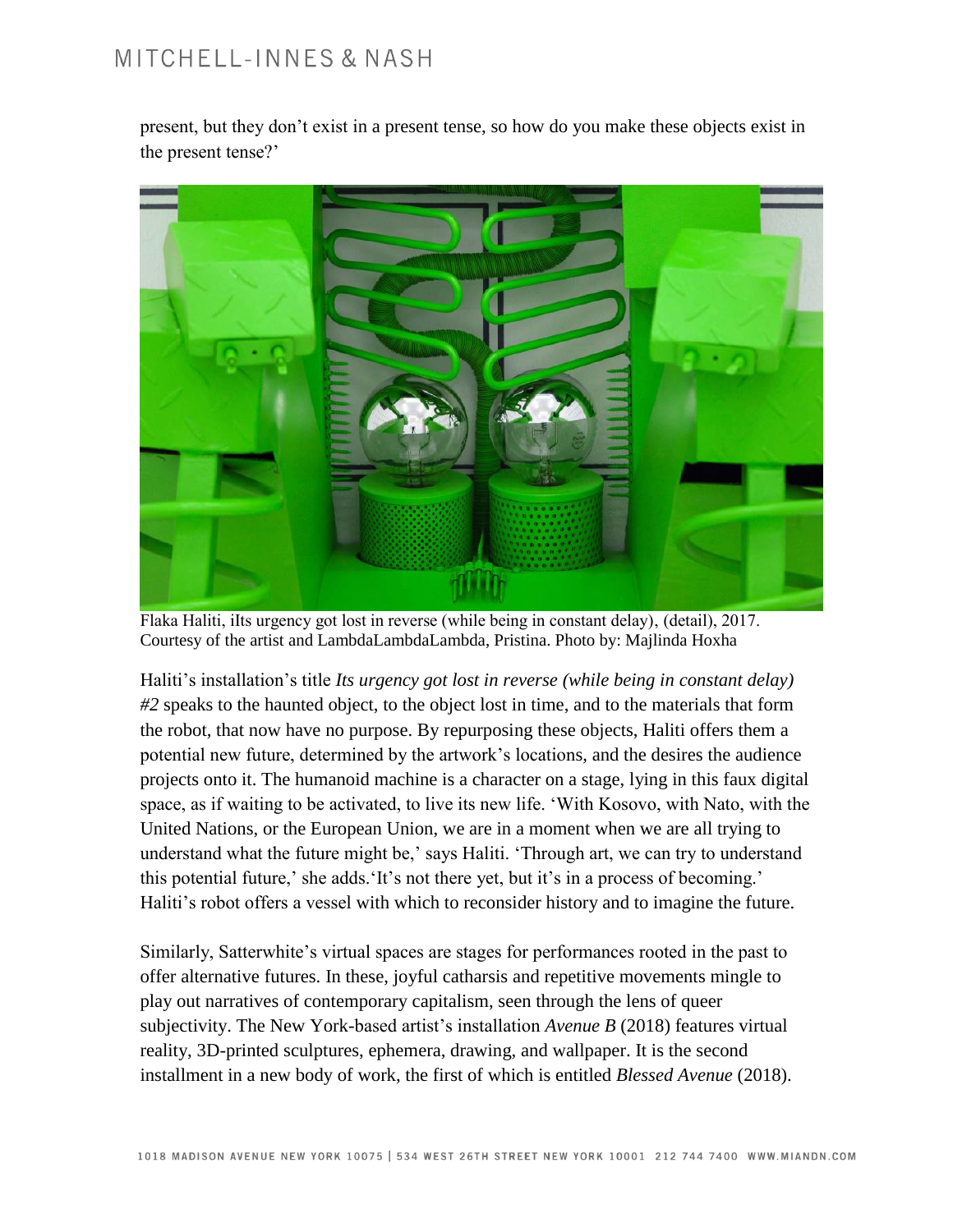### MITCHELL-INNES & NASH



Jacolby Satterwhite performing En Plein Air: Music of Objective Romance, 2017 as SFMOMA. Courtesy of the artist and Morán Morán, Los Angeles.

Satterwhite was born in South Carolina, USA, in 1986. He studied at Maryland Institute College of Art and the Skowhegan School of Painting & Sculpture before receiving an MFA from the University of Pennsylvania. Best known for the elaborate virtual worlds he constructs, Satterwhite is an avid collaborator, staging performers, friends, and other artists in the digital spaces he conjures up. For *Avenue B*, presented by the LA-based gallery **Morán Morán** , also in the Statements sector, elements from the piece's digital environment are 3D-printed, adding a physical dimension. These sculptures place the viewer squarely within Satterwhite's imagination. 'It emulates a domestic setting, which is the genesis of my work,' says the artist. 'My mother worked on the blueprints of idealistic homes and the objects contained in them. And as my practice is animismorientated philosophically, I wanted to continue to use the aesthetic of the home, and the materials it contains, but more specifically, to consider the notion of the homeentertainment center – to create a universe centralized around these ideas.'

Satterwhite's mother, Patricia Satterwhite, was an artist who lived with schizophrenia. 'No one took her seriously, but I tried to be an artist so that I could help her,' he says. 'She had a delusion of grandeur, which was wonderful and exciting for a child's imagination. My mother was my playmate, to an extreme degree.' *Avenue B* began with 155 a cappella songs recorded on cassette tapes by Patricia in the 1990s while in a psychiatric hospital and at home. With these, Satterwhite composed an album in collaboration with Nick Weiss, a Brooklyn-based musician from the electronic-music duo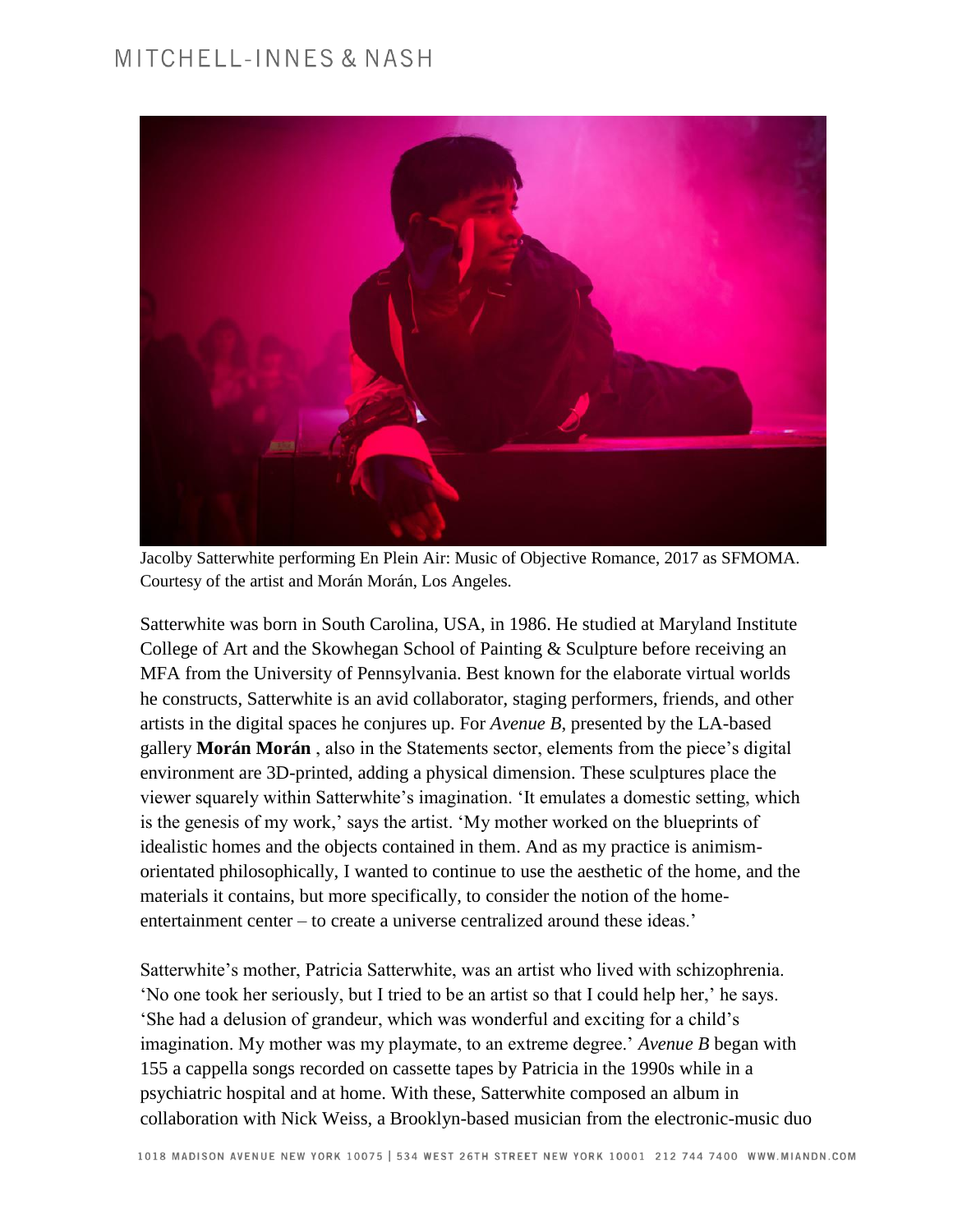### MITCHELL-INNES & NASH

Teengirl Fantasy. Satterwhite then began working on a virtual landscape inspired by series of drawings of everyday objects (a hammer, a pulley, a ladder, a dog leash) made by his mother, which also became a starting point for choreographic actions. These were developed by shooting himself perform to camera in front of a green screen. 'It relates to early work by Bruce Nauman, or Yvonne Rainer – [an aesthetic] of super-pared-down movement,' says Satterwhite. 'As I record my physical movement, this gestates into imagery and animation, which I then abstract. Via the traced drawings, it turns into a Hieronymus Bosch-like space, or a Piero della Francesca-like tableau.'



Jacolby Satterwhite, Blessed Avenue (2018). Courtesy of the artist and Morán Morán, Los Angeles.

The artist incorporated other performers in various ways: some were shot at parties at which friends and people he admires perform freely in front of a green screen; others were asked to enact specific gestures, or to emulate choreographers such as Anne Teresa De Keersmaeker or William Forsythe. The performers were then transposed into Satterwhite's virtual landscape, a luminous, sci-fi factory-meets-spaceship, in which skeins of corridors, platforms, and pods unspool to form a visceral scene radiating hues of pink, purple, and green. In this dizzying kaleidoscope, the dancers and characters – including Satterwhite himself – are copied repeatedly, presented alongside one another to form a mass choreography for the digital age.

Satterwhite's scenography is sublimely surreal, yet the performers' actions are rooted in the politics of both private and public realms. His true subject is the friction between the personal and the public. Feminist and queer theory have long argued for the politicization 1018 MADISON AVENUE NEW YORK 10075 | 534 WEST 26TH STREET NEW YORK 10001 212 744 7400 WWW.MIANDN.COM